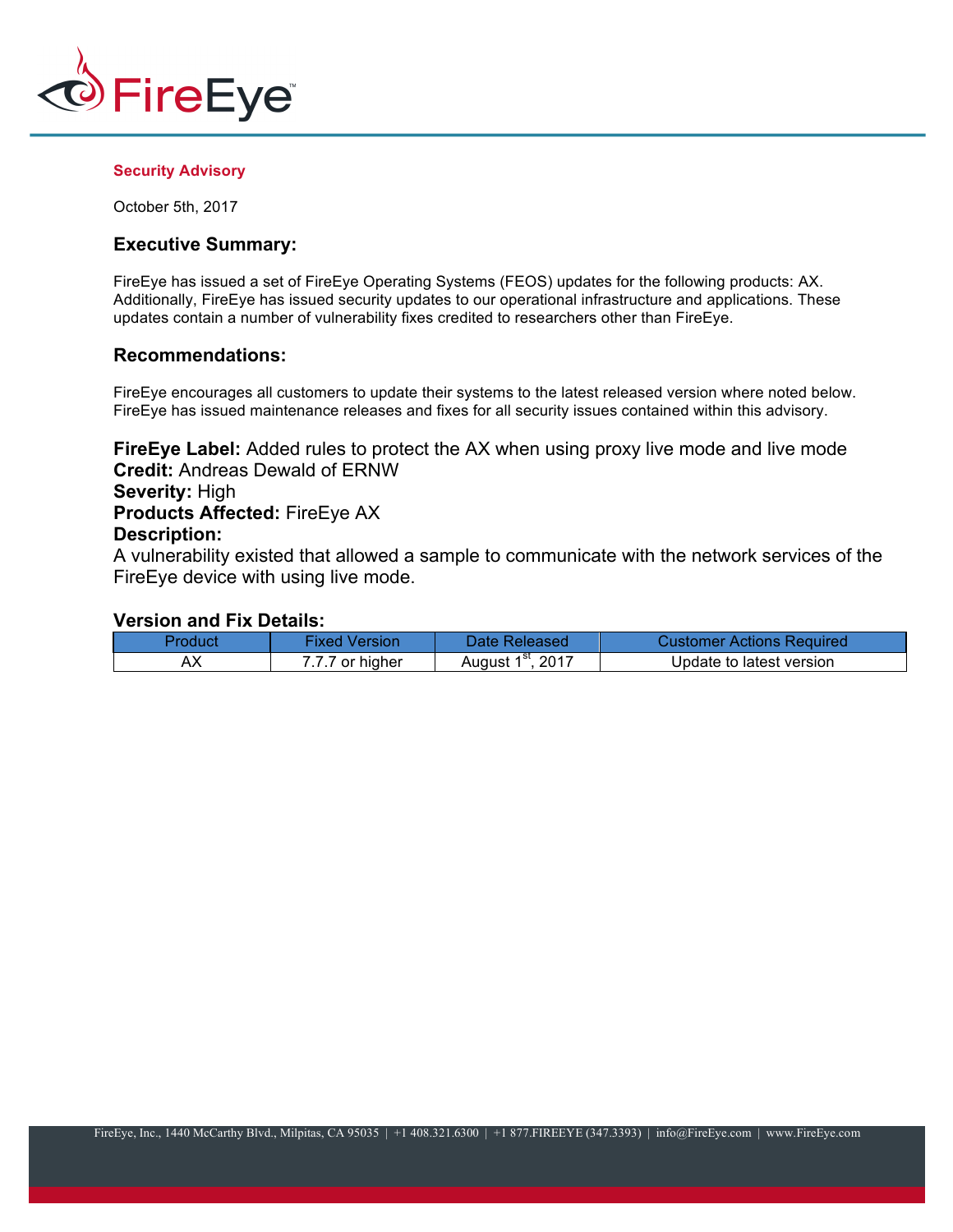

**FireEye Label:** Obsolete version of PHP in FireEye University Relations Website **Credit:** Rafael Fontes Souza **Severity:** Medium **Products Affected:** FireEye University Relations Website **Description:** Identified an obsolete version of PHP used on the FireEye University Relations Website.

# **Version and Fix Details:**

|     | Version<br>іхес | Date:<br>Released                | Reauired<br>Actions<br>Dustomer |
|-----|-----------------|----------------------------------|---------------------------------|
| N/A | N/A             | , 2017<br>10<br>_<br>⊢eb.<br>IJ. | None                            |

**FireEye Label:** Missing Input Validation on www2.fireeye.com **Credit:** Babar Khan Akhunzada **Severity:** Low **Products Affected:** FireEye Marketo Website **Description:**

Identified an input validation vulnerability on the www2.fireeye.com website.

# **Version and Fix Details:**

| Product | Version<br><b>IXed</b> | Date Released         | Customer Actions Required |
|---------|------------------------|-----------------------|---------------------------|
| N/A     | N/A                    | .2017<br>-14<br>April | None                      |

**FireEye Label:** AEM-related vulnerabilities on www.fireeye.com **Credit:** Cedric Van Bockhaven **Severity:** Medium **Products Affected:** FireEye Website **Description:** Discovered multiple issues with the FireEye's usage of Adobe Experience Manager (AEM).

## **Version and Fix Details:**

| Product | Fixed<br>Version | Date Released       | Customer Actions Required |
|---------|------------------|---------------------|---------------------------|
| N/A     | N/A              | . 2nd. 2017<br>Aug. | None                      |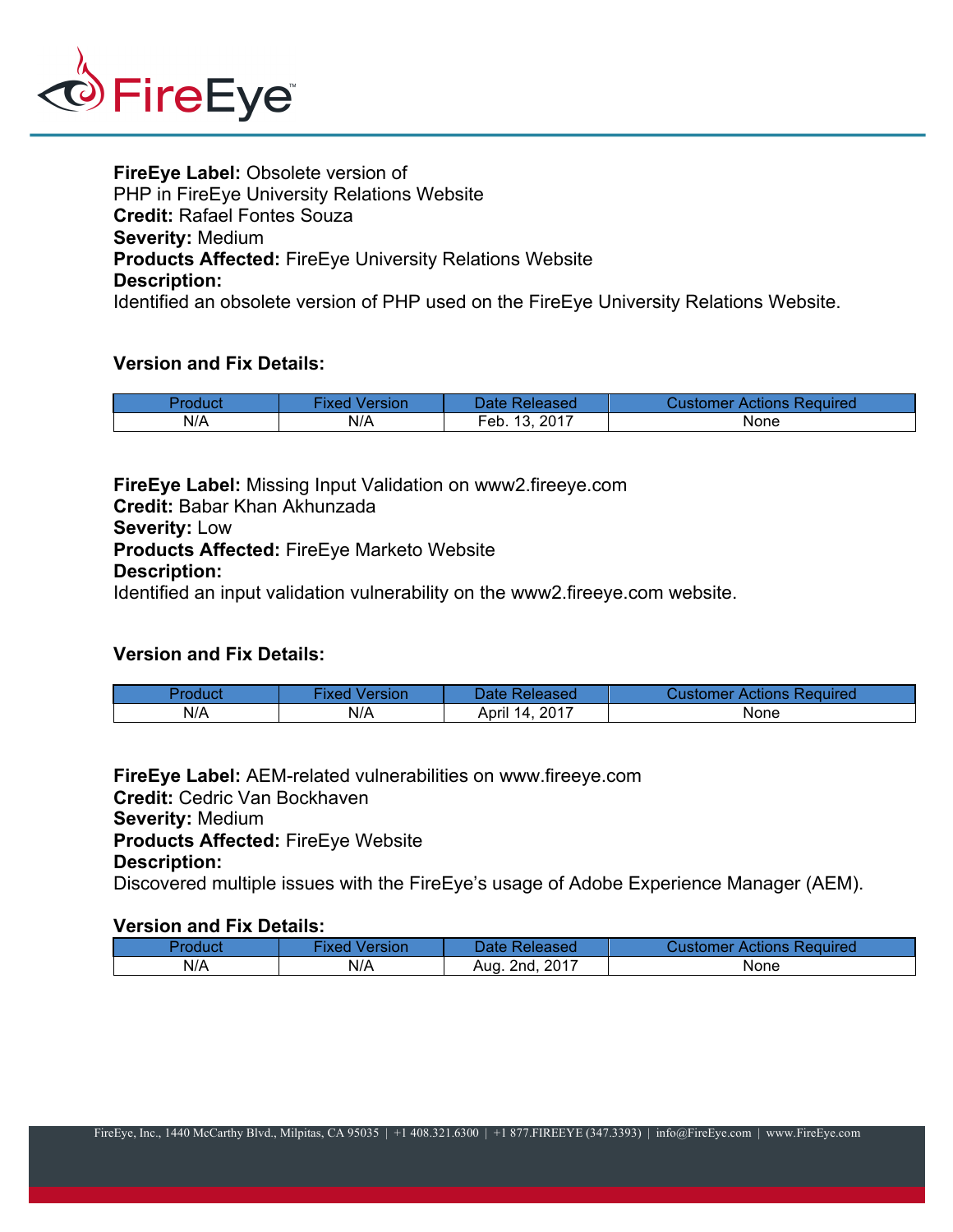

**FireEye Label:** Untrusted certificate in docs.fireeye.com & portal-dti.fireeye.com **Credit:** Huy Kha **Severity:** Low **Products Affected:** FireEye Docs and DTI Website **Description:**

Found a certificate used by docs.fireeye.com and portal-dti.fireeye.com missing the appropriate intermediary certificates causing it to be listed as untrusted.

## **Version and Fix Details:**

| Product | Version<br>∙ixed | Date Released     | Customer Actions Required |
|---------|------------------|-------------------|---------------------------|
|         | N/A              | , 2017<br>Aug 18, | N/A                       |

**FireEye Label:** Clickjacking Vulnerability on portal-dti.fireeye.com **Credit:** Huy Kha **Severity:** Low **Products Affected:** DTI Website **Description:** Identified an issue with the DTI portal that may lead to a clickjacking attack.

## **Version and Fix Details:**

| Product | Version<br>·ixed | Date Released   | Customer Actions Required |
|---------|------------------|-----------------|---------------------------|
|         | N/A              | .2017<br>Sep 8. | N/A                       |

**FireEye Label:** Multiple Stale DNS Entries Identified **Credit:** Vineet Kumar **Severity:** Low **Products Affected:** FireEye DNS **Description:**

Multiple unused DNS entries were identified that may have led to a subdomain takeover issue.

# **Version and Fix Details:**

| Product | Version<br>ixed | Date Released | <b>Customer Actions Required</b> |
|---------|-----------------|---------------|----------------------------------|
| ודה     | N/A             | Sep 26, 2017  | N/A                              |